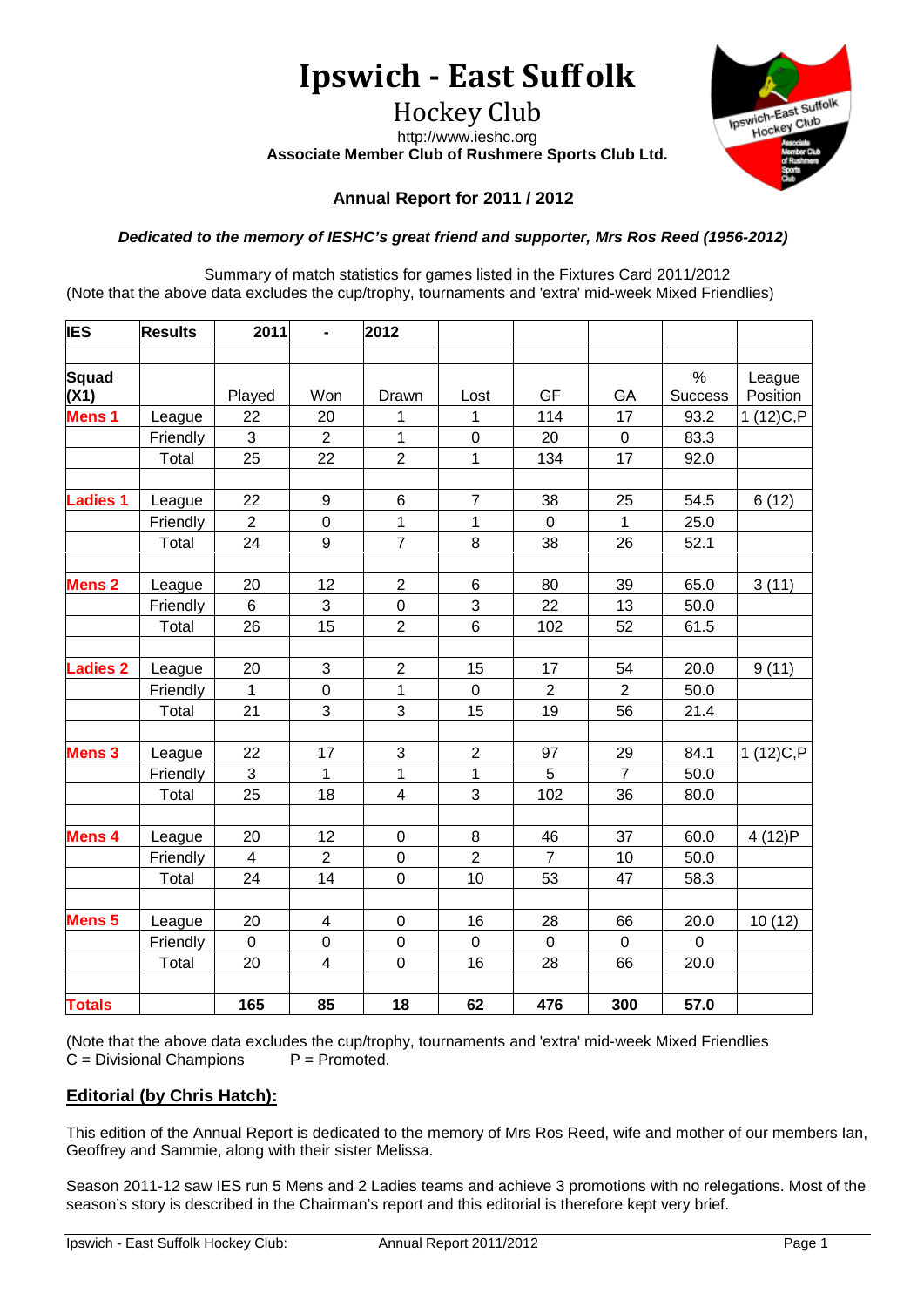The Club would again like to thank Rushmere Sports Club Ltd, its Manager Roger Osborne and other staff for all their work and support of us during the season. Also, Anna Whatling for the regular hot teas service after matches.

#### **EH Competitions: Summary of results**

| <b>Competition</b>       | <b>Plaved</b> | Won | <b>Drawn</b> | Lost | GF | <b>GA</b> | Venues         |
|--------------------------|---------------|-----|--------------|------|----|-----------|----------------|
| Men, EH Vase             |               |     |              |      |    |           |                |
| Men, EH Vets Cup/Plate** |               |     |              |      |    |           |                |
| Boys U-18 Cup            |               |     | $4 *$        |      |    | دا        | 2 <sub>F</sub> |

\*Drawn U-18 game v Pelicans (4-4) was won 7-6 on strokes

\*\*The Mens Vets (O-40s) were eliminated from the Cup but had to default from the Plate game due to shortage of available players.

#### **Outdoor Tournament & Indoor competitions. Best results during 2011/12:-**

Ladies 3<sup>rd</sup> place, ERHA Ladies League Div 1 Indoor Tournament Men Runners-up, Suffolk Indoor Premier League Runners-up, Suffolk County Cup Runners-up, ERHA Mens Div 1 Indoor Tournament (Promoted to Premier) Mens 'C' Indoor – Winners Suffolk League Div 1

#### **Representative Honours during 20011/12:-**

Suffolk Mens Senior County Championships squad: Geoff Reed, Luke Curtis; Tony Burch (Manager) East Region Mens O-55 squad: Graham Ramsden East Ladies O-40 squad: Maria Whelan JPRC: George Sutton

## **News from the Annual General Meeting on 12th June 2012**

The following elections were made at the AGM (or by subsequent committee appointment): President, Peter Blake; Chairman, Graham Ramsden; Secretary, Phil Buck Business Manager, Men's Team Secretary, Astro Pitch Liaison & Club Liaison Officer; Chris Hatch; Ladies Team Manager, Annette White Umpire Liaison Office, Chris Hatch Social Sec. Steven Farrow Youth Development Committee, Di Stevens, Anthony Whitaker Communications Officer/Web Site Manager, Gary Scarff Suffolk County Liaison Officer, Steven Farrow Ladies League Liaison Officer, Kim Caley

| Position |
|----------|
|----------|

| <b>Position</b>                       | Men                            | Ladies           |
|---------------------------------------|--------------------------------|------------------|
| 1st X1 Captain/V-Captain              | Charles Coulson /              | Samantha Simpson |
| 2nd X1 Captain/ V-Captain             | Peter Blake /                  | Saph Cutting     |
| 3rd X1 Captain/ V-Captain             | Guy Whiting /                  |                  |
| 4 <sup>th</sup> X1 Captain/ V-Captain | Richie Head /                  |                  |
| 5 <sup>th</sup> X1 Captain/ V-Captain | John Oakley /                  |                  |
| Mixed X1 Captain / Secretary          | Andy Murray                    |                  |
| <b>Indoor League Captains</b>         | John Oakley & Dave Charles (B) |                  |
| (A/B/C)                               |                                |                  |
| <b>Fixtures Secretary</b>             | Graham Ramsden                 | Julie Yorke      |
| <b>Head Coach</b>                     | Geoff Reed                     | Tony Burch       |
| <b>Club Clothing Officer</b>          | Dave Taylor                    | Dave Taylor      |
| Club Welfare Officer                  | Di Stevens                     | Di Stevens       |

## **Other Matters reported on at the AGM:-**

(i) Chairman's Report (Graham Ramsden);

The 11-12 season is a difficult one to sum up – on balance I think it was a good season although not everything went as smoothly as we would have liked. A year ago we had just had two teams relegated. This year we can celebrate having two teams as league Champions – well done to the men's 1<sup>st</sup> and 3<sup>rd</sup> XIs. In addition the 4<sup>th</sup> team will also be promoted from Div 6NE to 5NE – in no small part down to Chris writing to the league. That realises an ambition I had for the club which was to get 3 teams promoted this season. For the Ladies it was undoubtedly a tough season. The strength of the squads looked promising at the start of the season but a combination of pregnancies (for which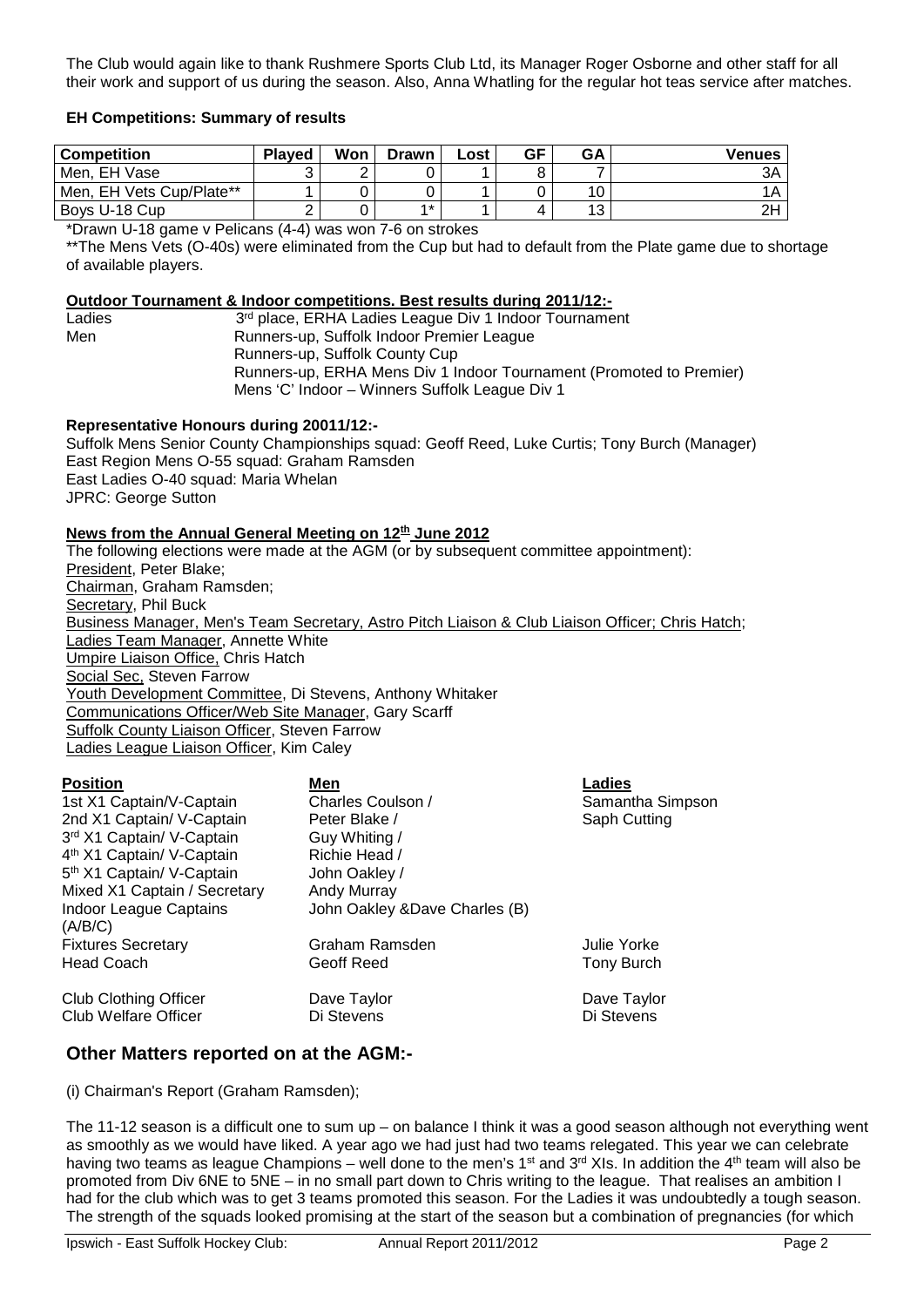congratulations to all concerned) and injuries soon took its toll. Quite a number of occasional players helped out on a number of occasions. Whilst this was probably for the overall good of the club, selection issues were undoubtedly a cause of friction - something that must be addressed and can be discussed later in the meeting.

There are some other awards and noteworthy items:

- we only conceded one game due to non-availability,
- I hope all our new members feel welcomed and that they joined club that wants to go places as well as a social club. Equally I hope that our existing members will challenge hard for places in higher teams as the club is getting stronger
- Young players have been a key part of all our teams and we will miss those going off to university or other pursuits next season.
- Geoff Reed and Luke Curtis represented the County, along with Tony Burch as Manager.
- George Sutton JRPC, others including Wheelie have represented the East region.

Indoors we ran 3 men's squads for the first time and the A team were runners up just 1 point behind the league winners. The men's and ladies teams gave good account at the East level with the men gaining promotion to the East Premier.

Training sessions have been quite well attended over the year. Tony has coached the ladies and John and others have given up their time to manage and coach on Saturdays. Geoffrey's coaching has been a real boost bringing a rigour and discipline that needs to spread through the club if we are to gain more promotions next season. Jaffa and Richard Pittaway have offered to coach the lower teams next season.

Di, Blobby and a host of others have been fantastic in continuing to build the junior side of the club. Sunday mornings have been very popular and the academy sessions on a Wednesday have been another step in developing the potential stars of the future. Next season we should be offering more matches for some age groups where we have entered junior Suffolk and East leagues.

As always it has been quite a challenge to organise umpires for every match. Thanks to Chris for taking on the role in addition to the many other things he does for the club and thanks to all the umpires. We've had John Seabrook and others step in at short notice so to all have umpired occasionally, or a dozen or more times, thank you.

On the social scene thanks to Jaffa for organising the 3 events – we had a good turn out for all 3 with more people attending than last year. The food at the curry night was excellent - I'm not sure if it's true that David Stevens singlehandedly ensured there were no leftovers. There were a dozen or so teams at the hotly contested quiz night and it was great to see the Archer family and many other new faces there – I leave the bragging rights to Chris on the outcome. The annual awards were made at the dinner dance at Fynn Valley last month – for those who weren't there the winners are all listed on the website.

Overall are we a healthy club? Yes we have some issues that we may get into before the end of the meeting but we have had more of a buzz in the club this year, more people supporting all our home matches from the sidelines and there's no doubt there is a good deal of spirit and potential. The web site is active, fantasy hockey, the 100 club and I was encouraged to revive Duck Tails – these are all good signs for the future..

Chris brought back another trophy from the League AGM on Sunday – the Hugh Jarvis trophy awarded for good conduct (just 6 yellow cards in 6 teams over the whole season. The League were also pleased that we had entered a fifth team which had played all its games and we had sportingly allowed a couple of league postponements, rather than claiming the points.

Congratulations to our newly-weds, Kevyn and Anne (Brown); new parents and best wishes to those with babies due in the next few weeks or months.

The Richard Gray event is scheduled for 1<sup>st</sup> July at Tuddenham Road so please keep that date free. Wheelie and Saph are running some EH instigated "Back to hockey" sessions for Ladies in June and July.

Thanks to Greg Jones and Peter Elsom we have sponsorship deal with Martlesham Heath Business Park. Thanks to Taz we have a design for new kit, a new kit supplier and we are on course to have new shirts, shorts /skorts and socks with the sponsor's logo for the start of the new season. There will also be a range of matching track suits, tops and hoodies available – these will be excellent value.

## **(ii) Business Manager's Report (Chris Hatch);**

At the end of our 14th season after moving to Rushmere Sports Club, we have continued to pay our way, with a surplus of £966.00 recorded on the current account over the year. We enjoyed a good season with our Mens 1<sup>st</sup>1st, 3<sup>rd</sup> and 4<sup>th</sup> X1s promoted and all other sides doing adequately well in their various divisions.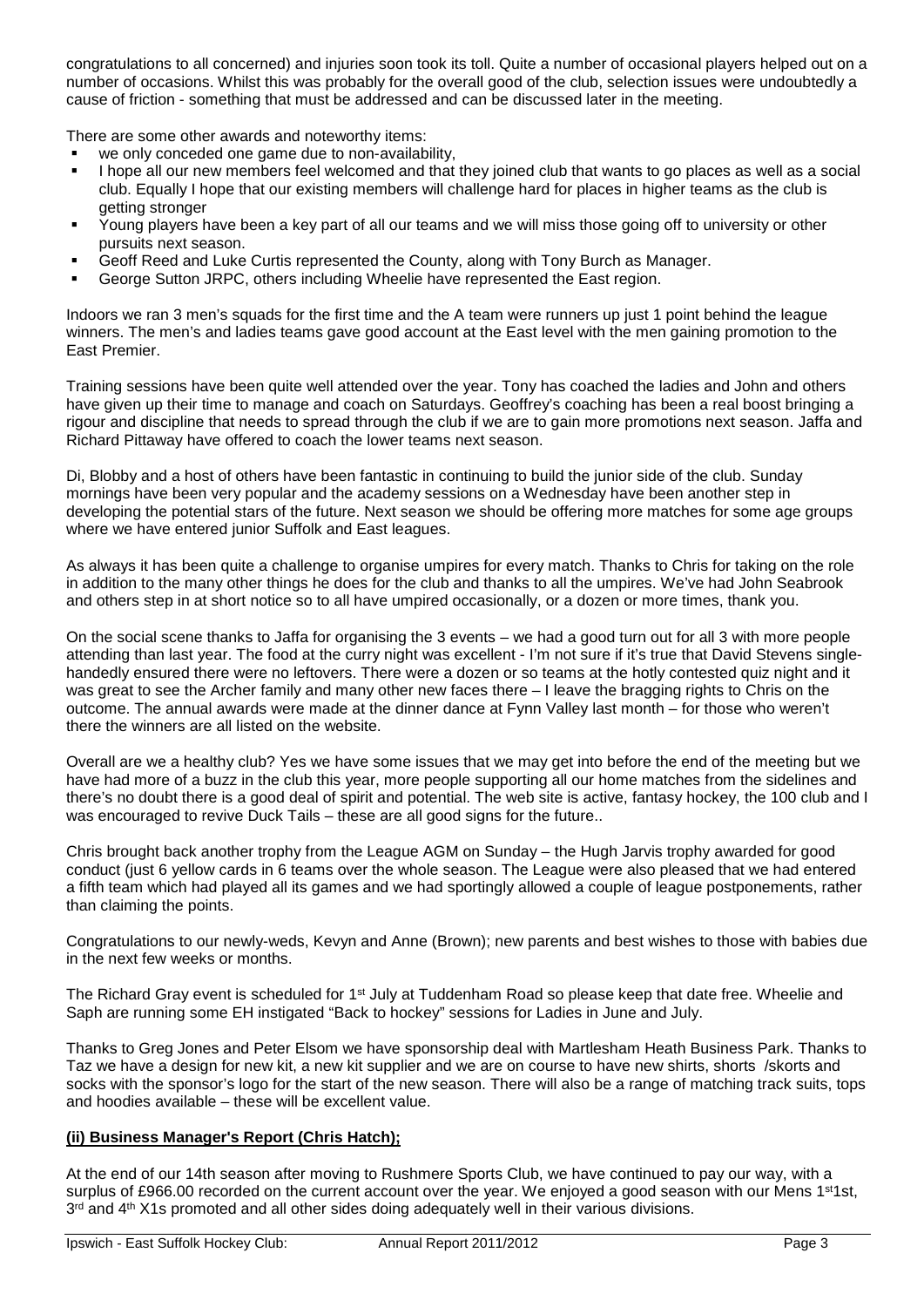The addition of a Mens  $5<sup>th</sup> X1$  and relatively modest expenditure on goalkeeping equipment helped to create this surplus (amounting to 4.3% of turnover). All this was despite a net loss of £937.50 for all Indoor hockey activities (competitions plus training).

The winter was pretty awful for weather for the  $3<sup>rd</sup>$  year running, causing some dislocation with a number of the league games postponed and requiring slip games. These were mainly made up by end-season but income was lost due to Friendlies having to be cancelled.

Until such a time as a pitch at Rushmere becomes available, we are slightly vulnerable to pitch availability, having no long term contract with Copleston. That said, terms have been negotiated for the use of Copleston for the full 12/13 season, on the same Saturday, and Wednesday usage profiles as during 11/12 but with an additional half hour for Juniors and a call-on arrangement for Sundays for Junior events or EH cup games.

Once again it needs to be emphasised that the members who run the youth coaching are providing the whole club with a de-facto subsidy on their hockey costs, as this is worth some 20% off the net pitch hire costs at Copleston.

The team secretaries and/or captains are thanked for their clear and concise accounting of income and expenses. Also, the members who have set up the '100's club' which yielded £380 in new fundraising income. The 'traditional' contributions of those who waived some travelling expenses (especially our Junior Coaches) and those who absorbed costs such as phone calls are gratefully acknowledged.

## **(iii) Secretaries Report (Editor's report)**

Club management continued to be conducted by its elected committee during 2011/12. Phil Buck, as the newly appointed Club Secretary, convened committee meetings every 6 weeks as agreed and wrote & distributed detailed minutes of each.

## **(iv) Social Events Report (by Steven 'Jaffa' Farrow);**

This season the club ran three formal social events, Curry and Crackers, a quiz night and the end of season dinner. The Curry and Crackers event took place prior to Christmas and was very well attended with over 40 members and guests present. The quiz night was held in March again a very well attended event with over 10 teams entering. The season was rounded off with the formal end of season dinner at Fynn Valley golf club. This year 90 members and guests attended.

Throughout the season all of the social events were well supported and that reflects well on all club members who contributed to making these a success. Along with the club socials the general social atmosphere has been very good this year, with most teams also having social events of their own.

Looking ahead to the next year we are planning to continue with the current format for socials but would be keen to include more into the calendar.

## **(v) Youth Coaching Report (by Di Stevens);**

IES Juniors experienced a period of real growth and change during the last season with 83 children aged between 5 years and 15 years accessing our sessions. Alongside this growth the section has started to put into place more formal training schedules to ensure that all juniors cover the learning of all skills. We have also grown by starting a second training session called 'The Academy' on a Wednesday evening as a bridging session between the adult teams and the junior section to allow for better feed through. The junior section during the summer session have also successfully trialled the splitting and extending of the groups so that we don't have the youngest children on the pitch area at the same time as the older group and thereby both lessening the chance of injury and enabling the older group to use a whole pitch and practice play as a fully sized side. All of this has actually meant that instead of offering an hour and a half each week of training we are now providing 4 hours which is a massive growth. We entered various competitions this year and it has been a real learning curve which we will be taking into this coming season. We also held our own inter club tournament against Colchester that meant that we had 5 teams playing across the age groups with a combination of wins, draws and losses this was a really great event and we will be looking to repeat it this season.

This year we are entered into the East League (1 team) and Suffolk Youth League (5 teams) and will enter at least 2 other tournaments so there will be plenty of opportunity for matches.

In line with all this growth and change we have been fortunate to get offers from both qualified coaches and those who want to take up formal coaching. It is exciting to see that we have 3 older teenagers who have trained through the junior section in recent years, moved on to adult teams and are back again helping out with the juniors - the circle is complete!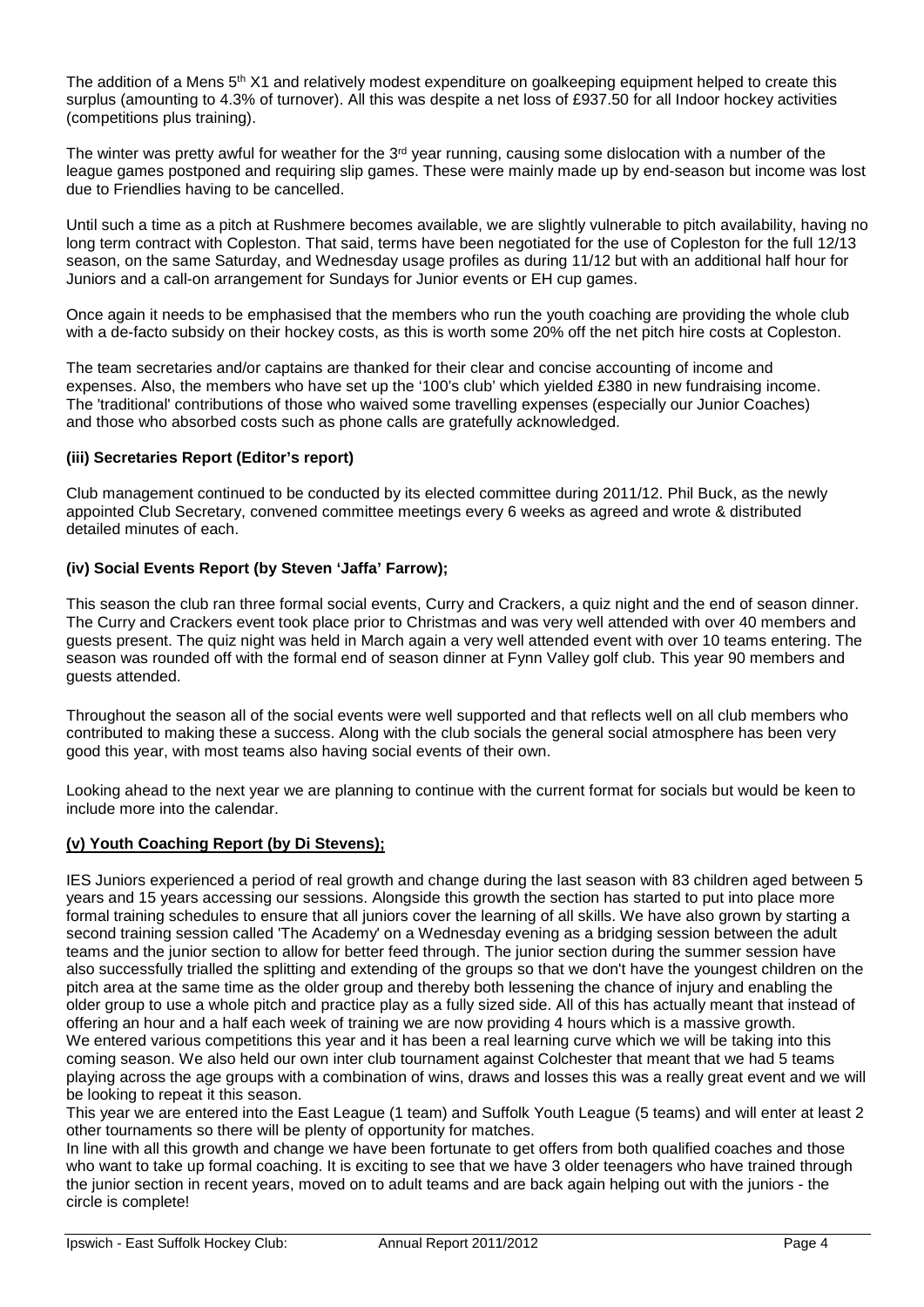We are on the cusp of securing sponsorship for the junior section which will mean that we will be able to replace and extend some of our equipment and also run a full size Suffolk Tournament of our own - preparations for which are in the early stages but are underway.

A number of our junior section will be trying out for County places andwe will all wish them well and will offer our full support.

This has been a great season and over the next year we will be looking for further growth alongside some consolidation!

## **(vi) Umpires and Umpiring Report (Chris Hatch, as ULO);**

During the 2011/12 season, the Mens  $1<sup>st</sup> X1$  league games were umpired by SCHUA appointees when at home or Away in Suffolk and a mixture of Norfolk Pool and club umpires when away in Norfolk. IES is grateful for the pool appointees, especially as there was little or no call on the club to provide to the Suffolk Pool. That said, our members, Dave Charles and Richard Pittaway gave priority to East Premier B umpiring (or occasionally Prem A) and the club met all possible Pool provision requirements (as mandated by the League Rules) on that basis. Accordingly, thanks are due to Dave and Richard for their commitment to umpiring at the higher levels.

It was a problem getting our current Level 1 'candidate' umpires through the full qualification process but efforts are continuing. It's an essential aspect of the club's long term sustainability as quite simply we are unable to play and therefore dysfunctional without qualified umpires.

For the record, the following number of club Saturday games were umpired by each of our qualified umpires listed below:

Chris Hatch (47 games), Barrie Whelpton (17), Ian Reed (13), John Oakley (11), Graham Ramsden (9), Jerry Hindle (9), Steve Thorpe (4), Peter Blake (4), John Adams (4), John Seabrook (4), Sam Oakley (3), Rob Sebborn (3), Richie Head (3), Richard Pittaway (2), Chris Pittaway (2), Steve Clark (2), Anne Edney (2), Dave Charles (1). All our currently listed L1 umpires on the East and Suffolk records retained their 'Active' status going into the 2012/13 season.

# **Review of the 2011/12 season – Squad reports:**

## **The Mens 1st X1 (Editor's report)**

This was a truly outstanding season for the Mens 1sts with a divisional championship performance and promotion back to East Div 2 level. Strong players joined or re-joined the club and the coaching programme, lead by Geoff Reed, took the squad to new levels. The league goal difference of 97 was beaten by only one other team in the whole of the East League as IES showed a sustained attacking intent and resolute defence through the whole season. There was also a good run through four rounds of the EH Vase, despite always getting Away games. With this springboard back to Div 2 level the target really has to be another promotion from the 2012-13 campaign.

## **Ladies 1st X1 (Editor's report)**

After a relegation from 2010/11 and the loss of several talented players for a diversity of reason this was never going to be an easy season. However, several new players were welcomed whilst other's got an opportunity to move up from 2nd team level. Positive results were steadily accumulated and several draws were ground out as the side built and sustained a solid mid-table position by the end of the season. One outstanding highlight was a 1-0 win over Christchurch from a penalty stroke, which followed several successive short corners prior to and after the final whistle. This game, on a Wednesday evening at Copleston with a large number of spectators, showed the team's sheer determination. Despite all this, there were some inter-personal difficulties resulting in the resignation of the captain before the end of the season. So, with new leadership in place for 2012-13, there is much to be done and a determined effort will be needed to sustain divisional status.

## **Mens 2nd X1 (Peter Blake)**

The men's 2XI finished 3rd, missing promotion by one place.

3 defeats in the first 3 games of the season proved to be our undoing. A narrow and unfortunate loss to unbeaten champions Crane followed by emphatic victories against the other 2 teams we had lost to at the start of the season served to illustrate what might have been. The 5-1 victory away at Holt (opposition that was eventually promoted) was an outstanding team performance and undoubtedly the highlight of the season.

2012 saw the team carry on its impressive form remaining unbeaten until the final day of the season. A hard fought victory at UEA which saw the team come from behind and a last minute winner from Sam Oakley was a measure of the increased resilience shown by the team as the season progressed. There is no reason why this solid foundation cannot be built on and a promotion challenge mounted next season.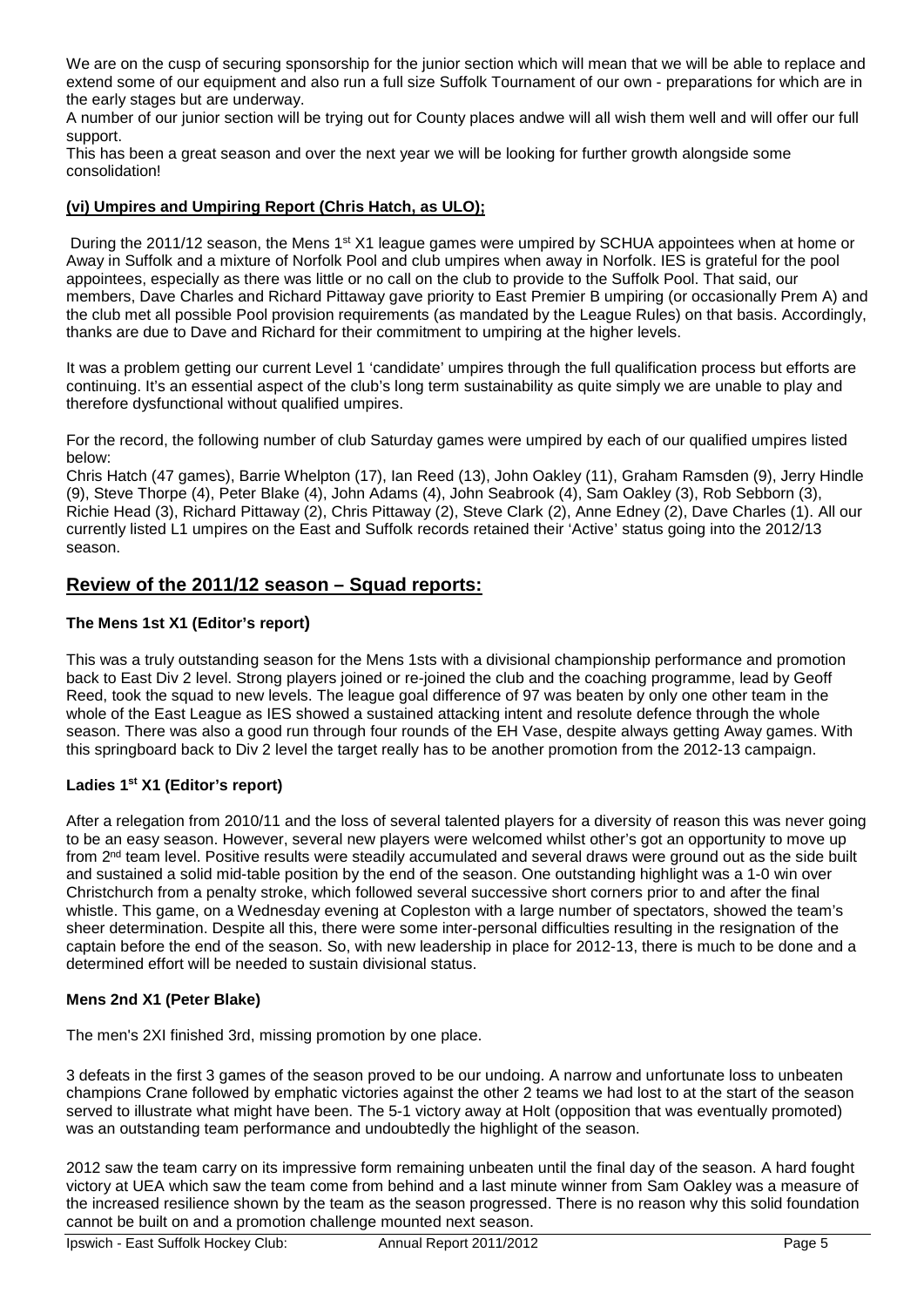Leading scorer, Jon Tingey was outstanding throughout. Vice Captain Pete Francis proved a positive influence on the team and was at times outstanding combining with Nick Aveling on the left. The contributions of other regular senior players, Jim Strongitharm, Steven Farrow, Rob Sebborn, Graham Bendall and Guy Marshlain and Colin Sneddon (when available) were invaluable. The development or emergence of several younger players was one of the many positives to come out of the season. Chris Pittaway has proved to be both versatile in the team cause and a potential match winner. David Stevens, despite a long term injury, performed with increasing strength and authority in central defence. Alex Davies was a revelation following his switch to right defender and Matt Merriam emerged as a quality utility player.

There is still useful work to be done in developing the team's style of play but the season has seen an all round improvement and there are grounds for optimism in 2012/13 provided we learn the lessons from the start of last season.

## **Ladies 2nd X1 (Editor's Report):**

The Ladies 2nds showed great tenacity and fortitude during a difficult season when resources were stretched to the limit and beyond. Only 3 league games were won, finishing second from last, but this just proved sufficient to retain Suffolk Premier status when Newmarket 2nds were deemed to have transgressed the rules and had points deducted. Newmarket then resigned from the Suffolk League and therefore automatically took one of the relegation places along with Christchurch 2nds. IES 2nds were caught between the stresses of trying to retain league status on the pitch whilst juggling available players with the 1sts. Difficulties were inevitable and the captain stepped down late in the season. However, the team gave 100% on the pitch throughout, even if most results were adverse. All this is history and there is no doubt that a fresh start is needed for 2012/13.

## **Mens 3rd X1 (Peter Elsom)**

In a dramatic finale to a very successful season the title was won on the last day of the season at Bury St Edmunds in a thrilling last game with the side overturning a 3-1 deficit at half time to eventually win 4-3 thus claiming the title.

Whilst this particular game will be remembered for a very long time there were 21 games that preceded the last game and the last game was the climax to a season that started at the end of September with a "scratchy" victory at Dereham, a side that were eventually relegated.

The success of any side is the commitment of the players. If players commit to playing every week then relationships can be forged and the side will be successful. This year 9 players of the squad played in 16 games or more throughout the season and whilst they should be commended for their commitment they will have to be equally committed next year to remain successful.

Whilst "the hard core" deserve a mention so does everyone else that played as everyone who played throughout the season had their part to play. Some players played more than others but everyone deserves praise for playing their part no matter how big or small because this season has been all about "the collective".

The leadership has created a squad that is committed and determined on the pitch but arguably more importantly has created a squad who play sport how it should be played respecting the opposition and officials during the game and hospitable to the opposition officials and supporters after the game.

The statistics speak for themselves in that we scored 97 goals throughout the season with the front three all getting into "double figures" and only failed to score in one game however the bedrock of the side was the back five. The meanest defence in the league that included 5 clean sheets were so dominant at times that the opposition strikers became spectators.

The first half of the season was nothing spectacular in that the side "did what they had to" picking up points without necessarily playing well but the wake up call that was needed happened with two defeats from our closest rivals in the last two games before the Christmas break. In hindsight this was perhaps a good thing as the side had not really been tested.

Due to a conceded game the Christmas break was extended but during this time and perhaps with two successive defeats weighing heavy on his mind the skipper went into the transfer market and made what turned out to be an inspired acquisition.

"Tubby" Lever arrived delighted to be given a second chance in a career that had stagnated and after the initial shock to the system settled into a central midfield role. We wish him well for the arrival of his first child but will not accept "fatherhood" as an excuse not to play next season.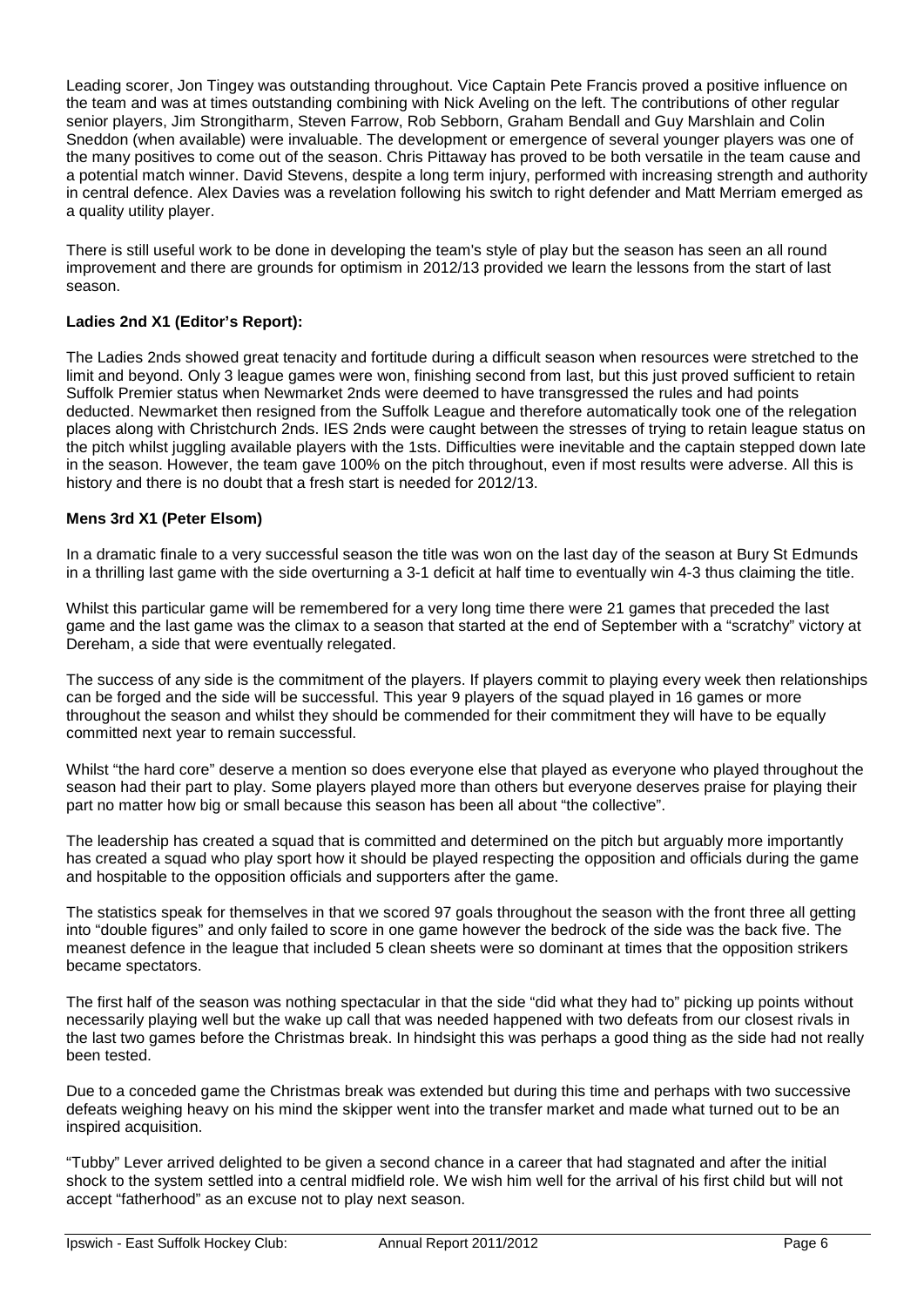With the exception of perhaps the first game back after Christmas the second half of the season was simply brilliant. A hard fought victory over UEA at Copleston was the springboard for 8 weeks of what I can only describe as the most enjoyable hockey of my career. Comprehensive victories over Felixstowe Norwich City and Sudbury were enjoyable but it was the complete demolition of Harleston 7's (on their own pitch) who were title contenders at the time that was the most satisfying.

The season finished with a hard fought victory over Dereham 4's a "subdued" victory over a very young Harleston 6 team and then of course THE NAIL BITER AT NOWTON on the last day of the season.

Marcus Kwan came into the squad and pulled off some breathtaking saves at times and it was good to see Terry Murray back between the sticks again after such a long injury. The "awesome foursome" of Murray Whittaker Clark and Holland were solid and determined at the back.

The midfield was where the creativity and flare came from, Lever the experience with Ward and Tennant the speed and skill. It has been a real privilege to observe the development of Andy Ward and Ross Tennant as players but they must also be credited with the ease in which they "gelled" with the rest of the squad which is something you do not always get with younger players.

Messrs Rowland and Day were equally at home in midfield or in the back four and chipped in with vital goals throughout the season. Stu Thornton played his part and was consistently on the scoresheet and Guy Whiting led the side from the front.

There is not enough space to mention everybody but congratulations to all those that were part of something that has been a bit special.

## **Mens 4th X1 (Richie Head)**

Well I can honestly say that I that although I have enjoyed my hockey over the years, this year has surpassed all of them. I have met a lot of great people and had the honour of leading them throughout the season. It was certainly a season of two halves; with 8 wins out of ten before Christmas, with only 4 thereafter. The only thing that changed was that before Christmas we had a relatively stable team each week especially in the midfield, after Christmas it fell apart a bit with injuries, players promoted and the teams becoming more fluid throughout the club; as a result by the end of the season I could have picked 4 whole teams as exactly 44 club members played for the 4<sup>th</sup> XI. There were at least two games that we should have at least drawn, but lost in the last few minutes. The cruellest of these was holding Norwich Dragons to 2-2 until the very last minute. Although the year finished a little disappointingly after being 2<sup>nd</sup> for so long and being so close to promotion (4<sup>th</sup> with 36 points and 1 point behind 3<sup>rd</sup> place) I can say that I could not have asked any more of those who played for this team; everyone gave their all, going out to win and enjoy their hockey. I would like to thank each and every one of you, however in particular, Barrie Whelpton who supported brilliantly as vice-captain, umpire and treasurer. I would also like to congratulate Mike Thomas who was a worthy winner of players of the year as he was always there at training, matches and in the way of the advancing opposition. With everything we have done this year we deserved promotion; it didn't happen so we will use what we have learnt as a team and what I have learnt in captaining a team, to ensure that we not only exceed expectations, but also win promotion next year. *<Editor's note: The 4th X1 did indeed secure promotion to 5NE for 2012-13 because an extra promotion place became available after another side resigned from the league. This presents the 4ths with both an opportunity and a challenge for the new season!>*

## **Mens 5th X1 (John Oakley)**

When the League Season started and the first week the Club actually got five sides out and the fifth team only had three adults for the match at Cromer against North Walsham 3<sup>rd'</sup>s, it looked as though it was going to be quite a struggle to keep the side going. It is therefore an achievement that the fifth eleven played all the League games in which the opposition got a side out. We even rearranged the match against Norfolk Nomads  $2^{nd}$ 's when we could have claimed it as the whole object of the League is to play hockey. I understand that this sporting gesture towards Norfolk Nomads was partly responsible for the Club being awarded the Hugh Jarvis Trophy.

After the game against North Walsham we began to pick up players so it showed that it was the correct decision to run five sides because we would have had great difficulty in keeping everyone happy if we had only had four sides as in the previous season. The fourths were also able to have a more settled side as a result of the Club having five sides. The contribution of Jon Smith and his colleagues before Christmas certainly made the side more competitive and even though most of the games in that period were lost they were always fairly close. The final game before Christmas was the highlight of the season when we beat the previously unbeaten league leaders Norwich Dragons 3<sup>rd'</sup>s by 3 goals to 1 reversing an 8-0 defeat on the opening day of the season. After Christmas when Jon Smith played for sides higher up in the Club we were still able to put out reasonably competitive sides.